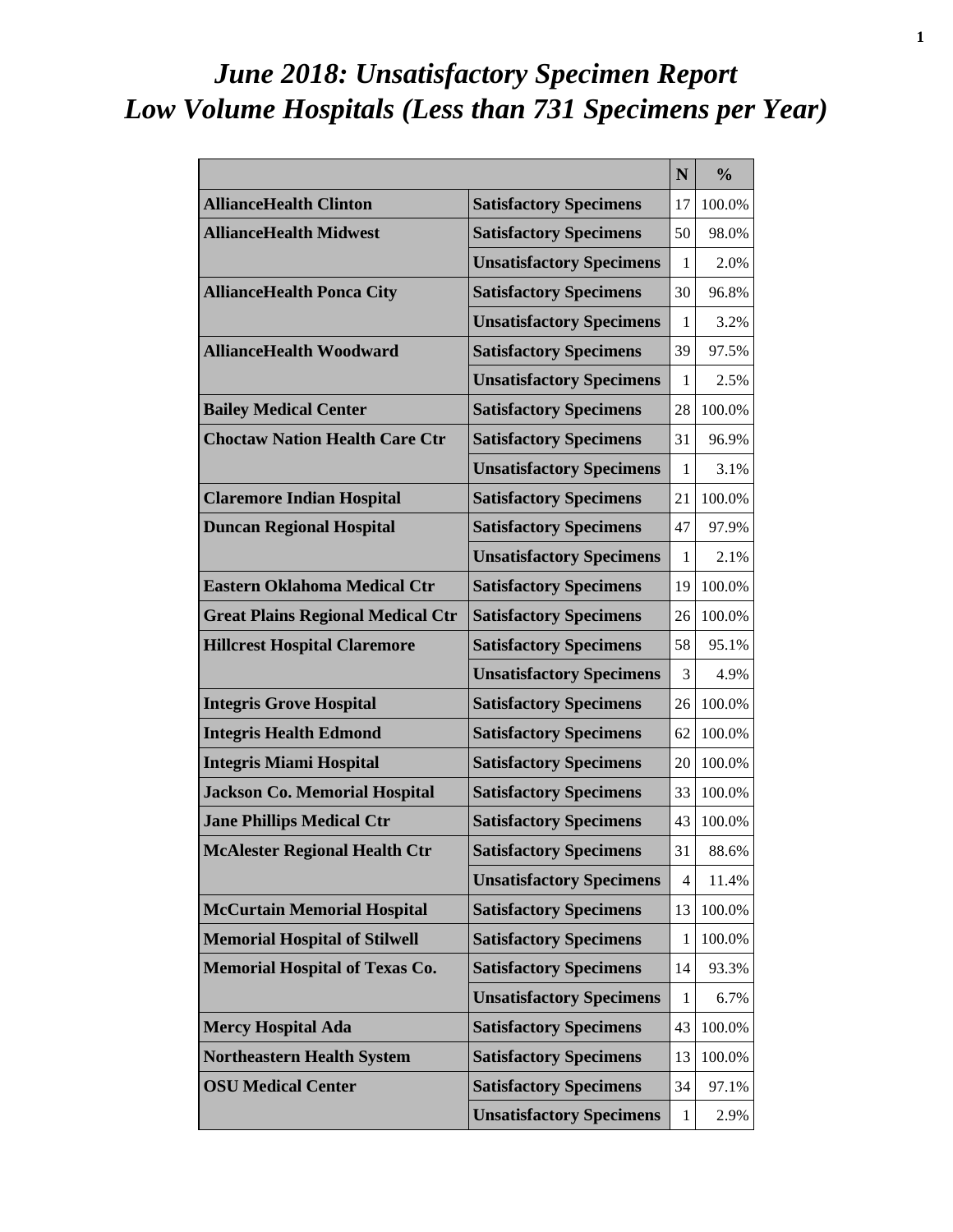# *June 2018: Unsatisfactory Specimen Report Low Volume Hospitals (Less than 731 Specimens per Year)*

|                                        |                                 |    | $\frac{0}{0}$ |
|----------------------------------------|---------------------------------|----|---------------|
| <b>Southwestern Medical Center</b>     | <b>Satisfactory Specimens</b>   | 50 | 98.0%         |
|                                        | <b>Unsatisfactory Specimens</b> |    | 2.0%          |
| <b>St. John Owasso</b>                 | <b>Satisfactory Specimens</b>   | 49 | 100.0%        |
| <b>St. Mary's Regional Medical Ctr</b> | <b>Satisfactory Specimens</b>   |    | 100.0%        |
| <b>Weatherford Regional Hospital</b>   | <b>Satisfactory Specimens</b>   |    | 100.0%        |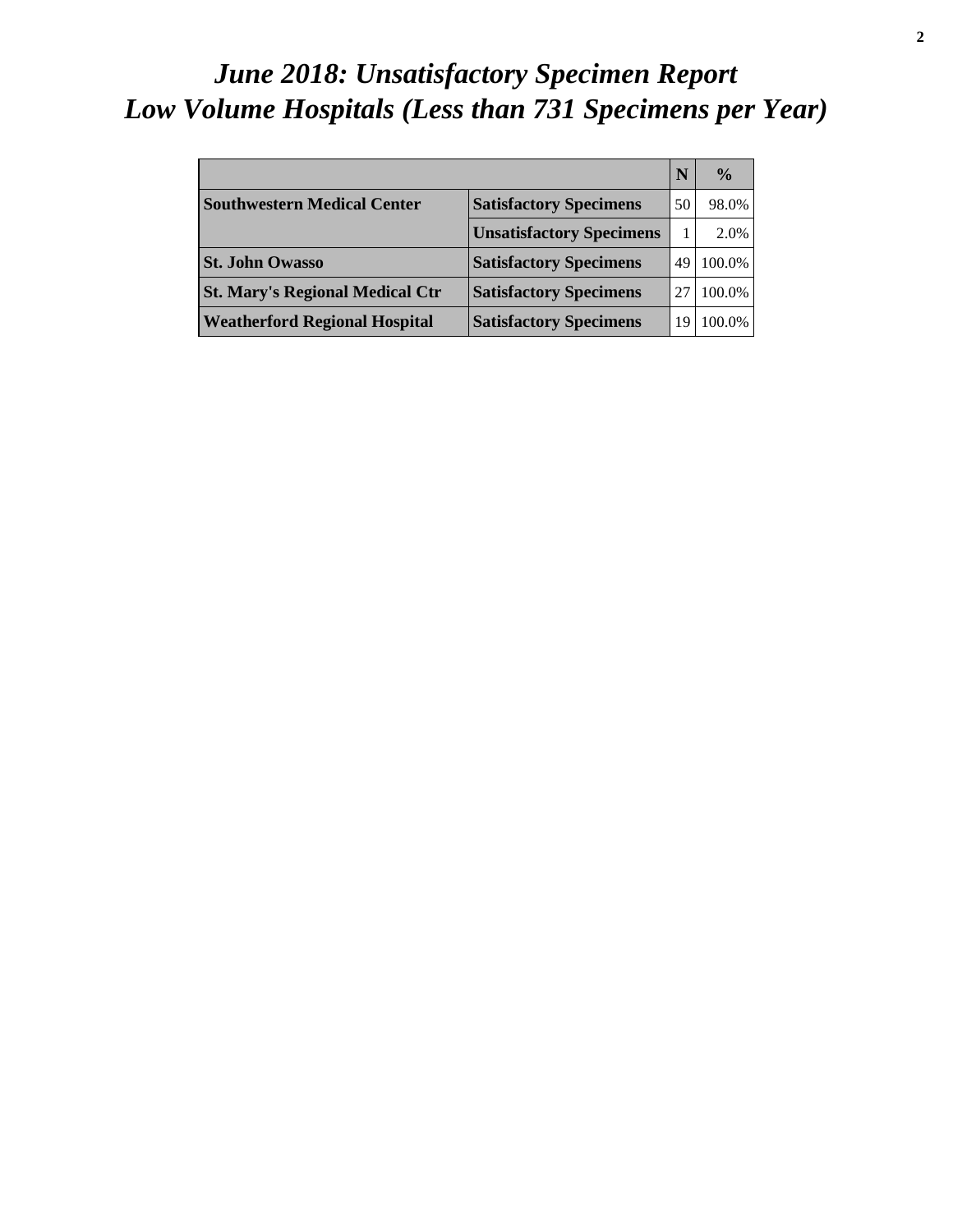#### *June 2018: Unsatisfactory Specimen Report Low Volume Hospitals (Less than 731 Specimens per Year)*

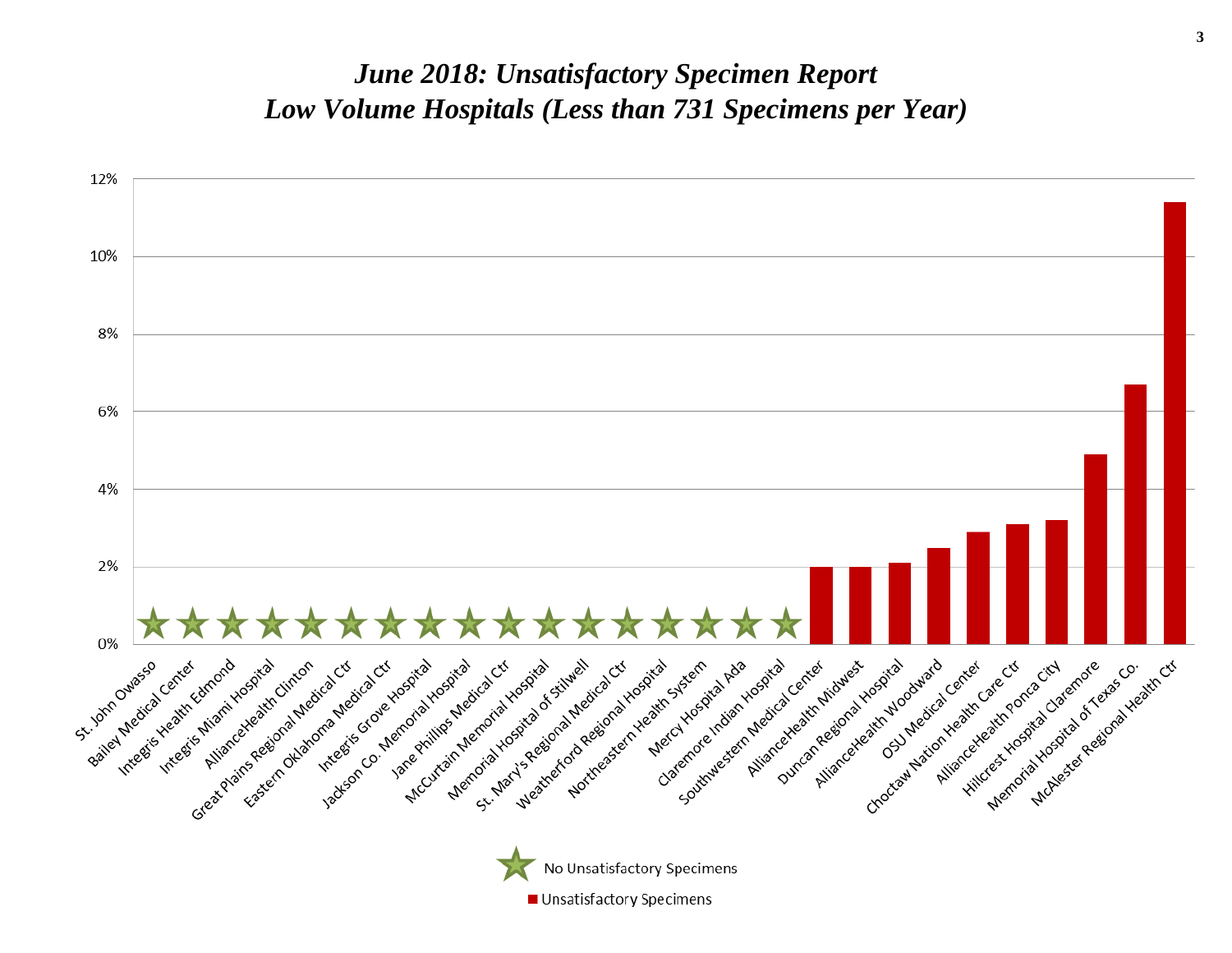# *June 2018: Unsatisfactory Specimen Report Medium Volume Hospitals (731-2499 Specimens per Year)*

|                                          |                                 | N                           | $\frac{0}{0}$ |
|------------------------------------------|---------------------------------|-----------------------------|---------------|
| <b>AllianceHealth Deaconess</b>          | <b>Satisfactory Specimens</b>   | 45                          | 100.0%        |
| <b>AllianceHealth Durant</b>             | <b>Satisfactory Specimens</b>   | 62                          | 93.9%         |
|                                          | <b>Unsatisfactory Specimens</b> | 4                           | 6.1%          |
| <b>Chickasaw Nation Medical Ctr</b>      | <b>Satisfactory Specimens</b>   | 59                          | 96.7%         |
|                                          | <b>Unsatisfactory Specimens</b> | $\mathcal{D}_{\mathcal{L}}$ | 3.3%          |
| <b>Comanche Co. Memorial Hosp</b>        | <b>Satisfactory Specimens</b>   | 100                         | 93.5%         |
|                                          | <b>Unsatisfactory Specimens</b> | 7                           | 6.5%          |
| <b>Hillcrest Hospital South</b>          | <b>Satisfactory Specimens</b>   | 145                         | 98.6%         |
|                                          | <b>Unsatisfactory Specimens</b> | 2                           | 1.4%          |
| <b>Integris Bass Baptist Health Ctr</b>  | <b>Satisfactory Specimens</b>   | 83                          | 98.8%         |
|                                          | <b>Unsatisfactory Specimens</b> | 1                           | 1.2%          |
| <b>Integris Canadian Valley Hospital</b> | <b>Satisfactory Specimens</b>   | 58                          | 100.0%        |
| <b>Integris Southwest Medical Ctr</b>    | <b>Satisfactory Specimens</b>   | 97                          | 98.0%         |
|                                          | <b>Unsatisfactory Specimens</b> | $\mathfrak{D}$              | 2.0%          |
| <b>Lakeside Women's Hospital</b>         | <b>Satisfactory Specimens</b>   | 120                         | 100.0%        |
| <b>Mercy Hospital Ardmore</b>            | <b>Satisfactory Specimens</b>   | 78                          | 100.0%        |
| <b>Saint Francis Hospital South</b>      | <b>Satisfactory Specimens</b>   | 92                          | 100.0%        |
| <b>Saint Francis Muskogee</b>            | <b>Satisfactory Specimens</b>   | 42                          | 100.0%        |
| <b>St. Anthony Hospital</b>              | <b>Satisfactory Specimens</b>   | 100                         | 98.0%         |
|                                          | <b>Unsatisfactory Specimens</b> | $\mathfrak{D}$              | 2.0%          |
| <b>St. Anthony Shawnee Hospital</b>      | <b>Satisfactory Specimens</b>   | 82                          | 98.8%         |
|                                          | <b>Unsatisfactory Specimens</b> | 1                           | 1.2%          |
| <b>Stillwater Medical Center</b>         | <b>Satisfactory Specimens</b>   | 60                          | 100.0%        |
| <b>WW Hastings Indian Hospital</b>       | <b>Satisfactory Specimens</b>   | 73                          | 100.0%        |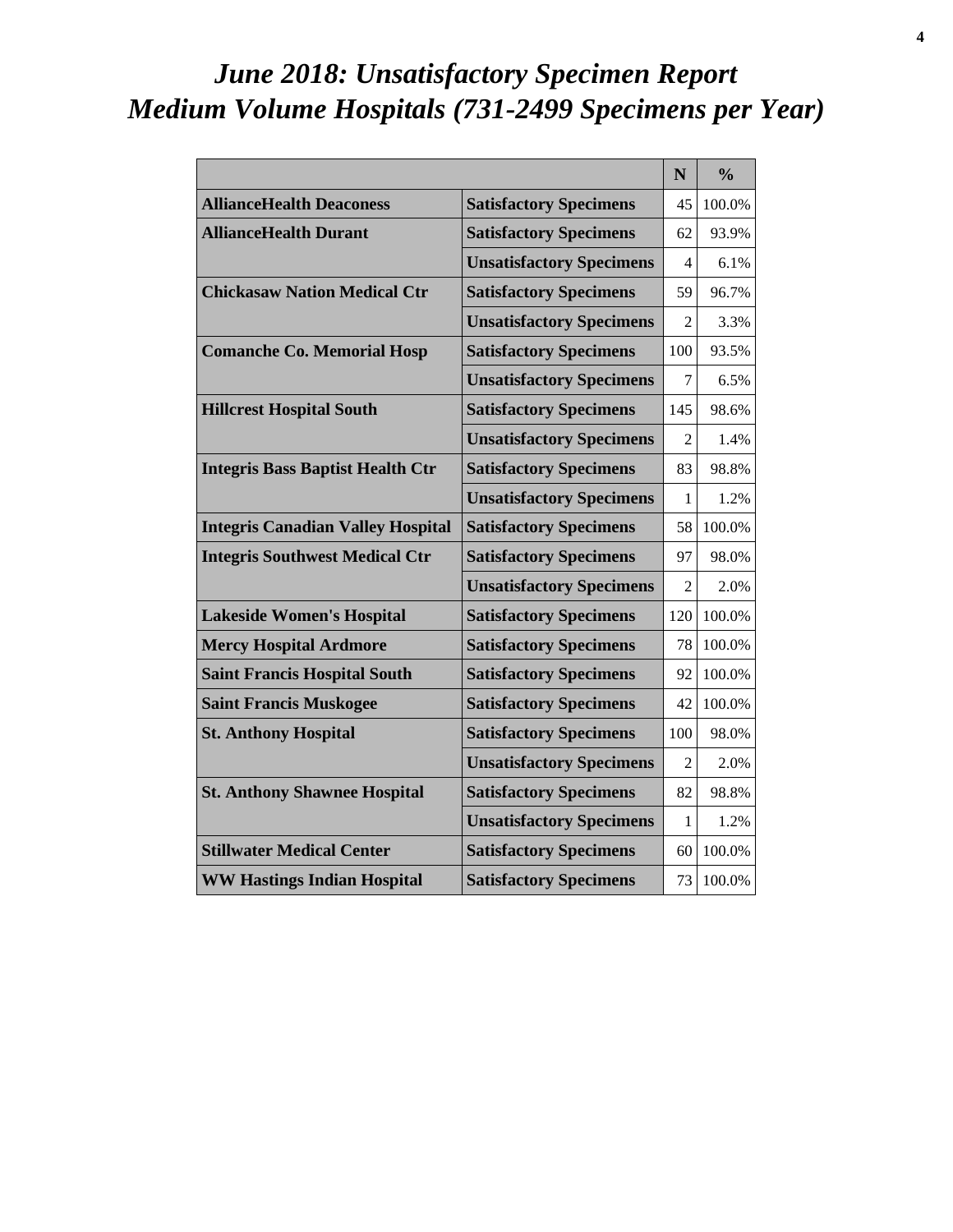#### *June 2018: Unsatisfactory Specimen Report Medium Volume Hospitals (731-2499 Specimens per Year)*

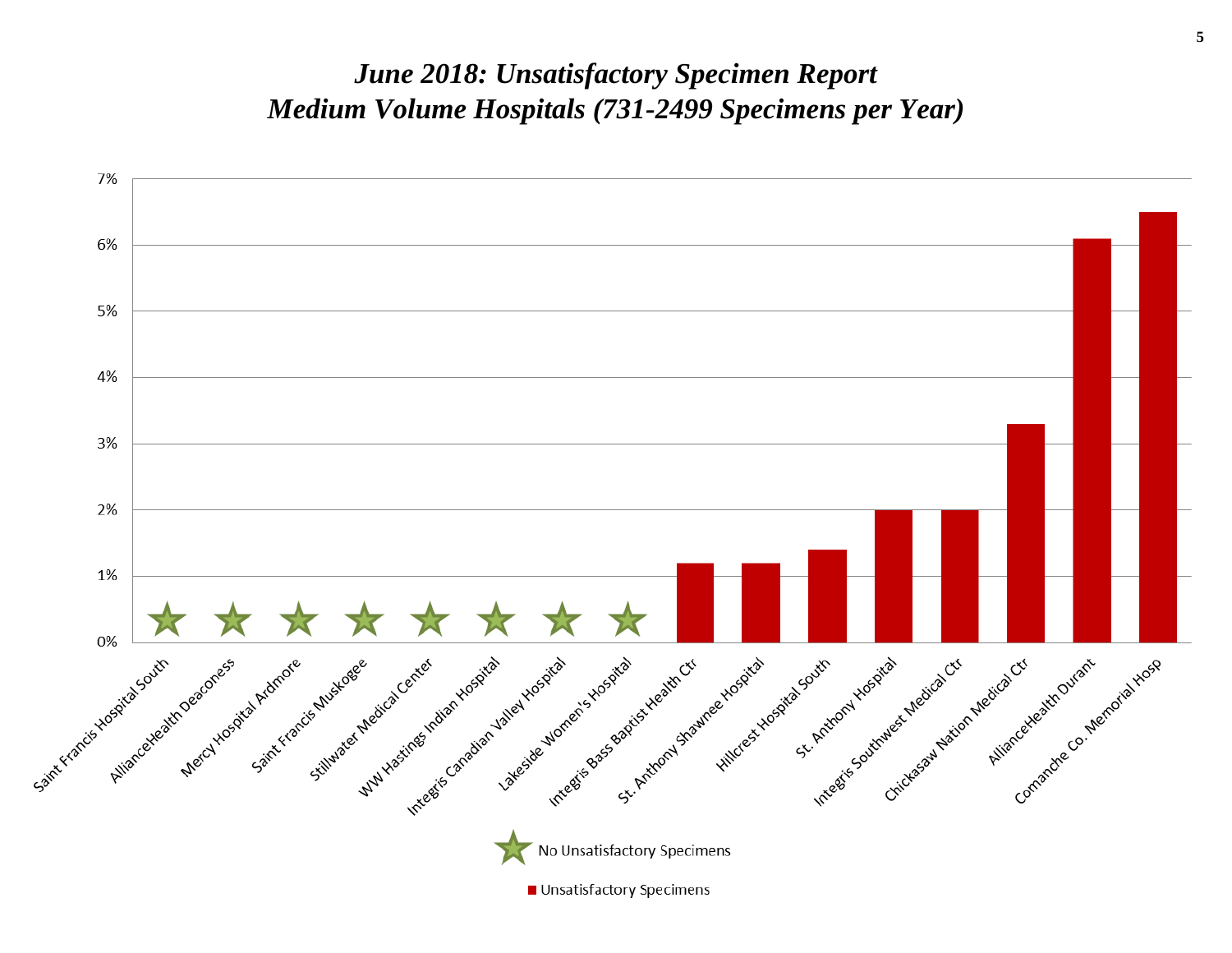# *June 2018: Unsatisfactory Specimen Report High Volume Hospitals (2500 or More Specimens per Year)*

|                                          |                                 | N              | $\frac{0}{2}$ |
|------------------------------------------|---------------------------------|----------------|---------------|
| <b>Children's Hosp at OU Medical Ctr</b> | <b>Satisfactory Specimens</b>   | 425            | 99.1%         |
|                                          | <b>Unsatisfactory Specimens</b> | 4              | 0.9%          |
| <b>Hillcrest Medical Center</b>          | <b>Satisfactory Specimens</b>   | 279            | 98.9%         |
|                                          | <b>Unsatisfactory Specimens</b> | 3              | 1.1%          |
| <b>Integris Baptist Medical Ctr-OKC</b>  | <b>Satisfactory Specimens</b>   | 227            | 98.3%         |
|                                          | <b>Unsatisfactory Specimens</b> | 4              | 1.7%          |
| <b>Mercy Hospital Oklahoma City</b>      | <b>Satisfactory Specimens</b>   | 324            | 98.5%         |
|                                          | <b>Unsatisfactory Specimens</b> | 5              | 1.5%          |
| <b>Norman Regional Health System</b>     | <b>Satisfactory Specimens</b>   | 250            | 98.8%         |
|                                          | <b>Unsatisfactory Specimens</b> | 3              | 1.2%          |
| <b>Saint Francis Hospital</b>            | <b>Satisfactory Specimens</b>   | 475            | 99.4%         |
|                                          | <b>Unsatisfactory Specimens</b> | 3              | 0.6%          |
| <b>St. John Medical Center</b>           | <b>Satisfactory Specimens</b>   | 226            | 99.1%         |
|                                          | <b>Unsatisfactory Specimens</b> | $\mathfrak{D}$ | 0.9%          |